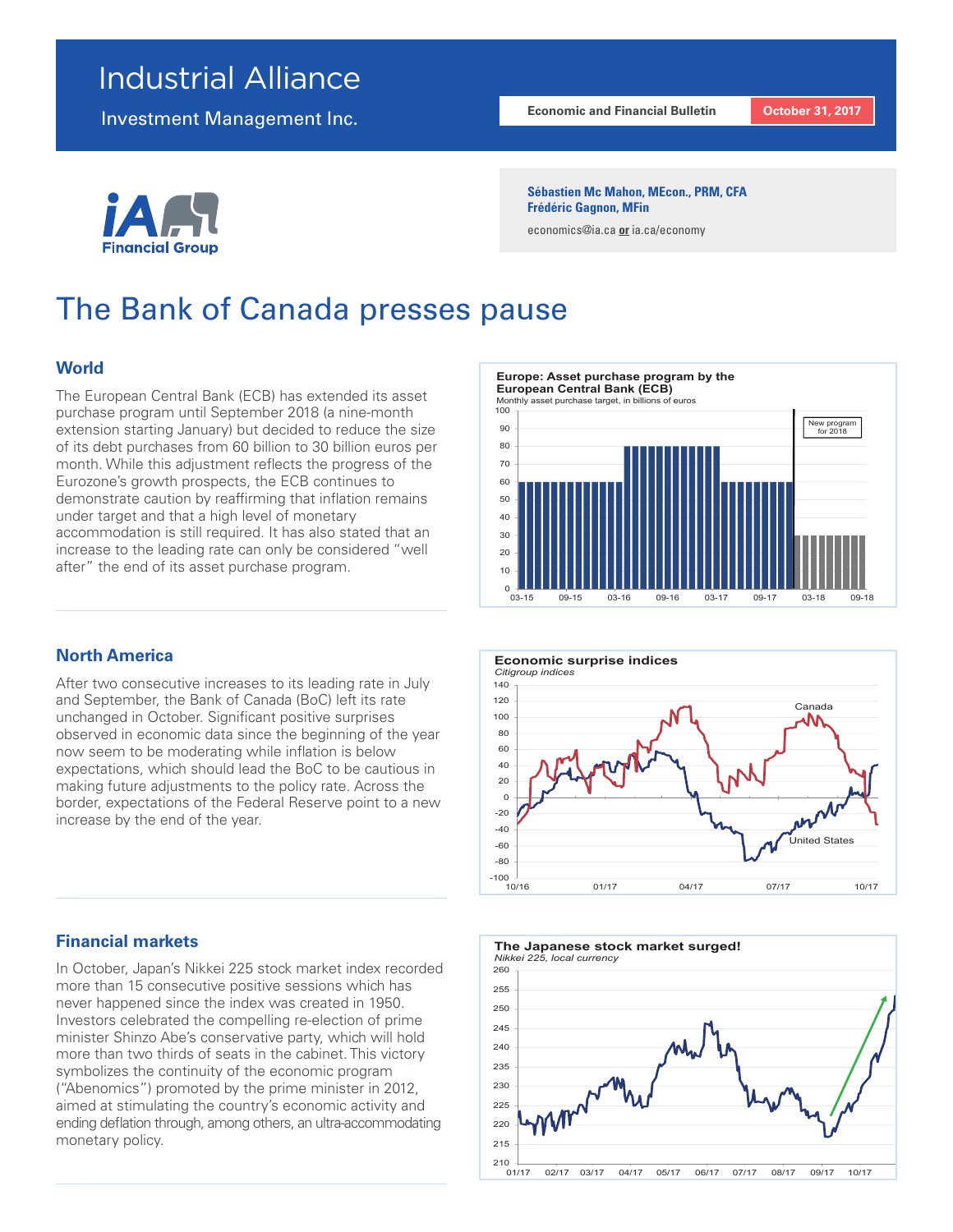## **Total Return Reference indexes<sup>2</sup>**

## **Returns as at October 31, 2017**

|                                                      | Simple returns <sup>1</sup> |                           |                    | <b>Compound annual returns</b> |                 |                 |                  |
|------------------------------------------------------|-----------------------------|---------------------------|--------------------|--------------------------------|-----------------|-----------------|------------------|
|                                                      | 1 month<br>$\%$             | 3 months<br>$\frac{0}{0}$ | <b>YTD</b><br>$\%$ | 1 year<br>$\frac{0}{0}$        | 3 years<br>$\%$ | 5 years<br>$\%$ | 10 years<br>$\%$ |
| Indexes related to Income Funds                      |                             |                           |                    |                                |                 |                 |                  |
| FTSE TMX Canada 91 Day T-Bill Index                  | 0.1                         | 0.2                       | 0.4                | 0.5                            | 0.6             | 0.7             | 1.1              |
| FTSE TMX Canada Short Term Bond Index                | 0.6                         | 0.6                       | 0.4                | (0.1)                          | 1.5             | 1.8             | 3.3              |
| FTSE TMX Canada Universe Bond Index                  | 1.6                         | 1.7                       | 2.1                | (0.5)                          | 3.2             | 3.0             | 4.8              |
| SB - World Government Bonds (Can. \$)                | 2.5                         | 2.5                       | 1.6                | (3.6)                          | 5.4             | 4.8             | 5.9              |
| <b>Indexes related to Canadian Equity Funds</b>      |                             |                           |                    |                                |                 |                 |                  |
| S&P/TSX 60                                           | 3.0                         | 7.1                       | 7.8                | 12.3                           | 6.8             | 9.1             | 4.1              |
| S&P/TSX Completion Index                             | 1.8                         | 5.1                       | 5.9                | 9.2                            | 4.4             | 6.4             | 3.7              |
| S&P/TSX Composite Index                              | 2.7                         | 6.6                       | 7.3                | 11.5                           | 6.2             | 8.4             | 3.9              |
| S&P/TSX Capped Composite Index                       | 2.7                         | 6.6                       | 7.3                | 11.5                           | 6.2             | 8.4             | 3.9              |
| S&P/TSX SmallCap. Index                              | 1.7                         | 4.1                       | (0.2)              | 5.7                            | 6.0             | 4.4             | 1.3              |
| Indexes related to U.S. & International Equity Funds |                             |                           |                    |                                |                 |                 |                  |
| S&P 500 (Can. \$)                                    | 5.5                         | 8.0                       | 12.4               | 18.9                           | 15.8            | 21.2            | 10.8             |
| MSCI - World (Can. \$)                               | 5.0                         | 7.5                       | 13.5               | 18.1                           | 13.1            | 17.4            | 7.3              |
| MSCI - EAFE (Can. \$)                                | 4.6                         | 7.2                       | 16.9               | 18.7                           | 10.9            | 14.2            | 4.2              |
| MSCI - EAFE (Can. \$) (Reuters)                      | 4.6                         | 7.2                       | 17.1               | 18.7                           | 10.9            | 14.2            | 4.2              |
| MSCI - Europe (Can. \$)                              | 3.6                         | 7.1                       | 19.1               | 22.9                           | 10.9            | 14.4            | 4.4              |
| <b>Index related to Specialty Funds</b>              |                             |                           |                    |                                |                 |                 |                  |
| MSCI - AC Asian Pacific Free (Can. \$)               | 7.5                         | 8.8                       | 22.2               | 19.3                           | 13.6            | 15.2            | 5.7              |
| MSCI - Emerging Markets (Can. \$)                    | 6.7                         | 8.7                       | 27.3               | 22.1                           | 10.9            | 10.7            | 4.1              |
| MSCI - World Health Care (Can. \$)                   | 1.8                         | 4.2                       | 13.1               | 15.2                           | 10.8            | 20.2            | 12.5             |
| NASDAQ 100 (Can. \$)                                 | 7.7                         | 9.5                       | 23.3               | 25.2                           | 19.8            | 24.9            | 14.2             |
| S&P/TSX Capped REIT Index                            | 2.1                         | 3.7                       | 5.9                | 9.2                            | 5.0             | 4.9             | 7.0              |

|                                | <b>Variation</b> |                  |                    | <b>Compound annual variation</b> |         |         |          |
|--------------------------------|------------------|------------------|--------------------|----------------------------------|---------|---------|----------|
|                                | 1 month<br>$\%$  | 3 months<br>$\%$ | <b>YTD</b><br>$\%$ | vear                             | 3 years | 5 years | 10 years |
| Exchange Rate (Can. \$/US \$)  |                  |                  |                    |                                  |         |         |          |
| As at October 31, 2017: 1.2891 | 3.1              | 3.1              | (3.9)              | (3.8)                            | 4.6     | 5.2     | 3.1      |
| Exchange Rate (US \$/Can. \$)  |                  |                  |                    |                                  |         |         |          |
| As at October 31, 2017: 0.7757 | (3.0)            | (3.0)            | 4.0                | 4.0                              | (4.4)   | (5.0)   | (3.0)    |

<sup>1</sup> The rates for the period are non-annualized.<br><sup>2</sup> Ploase refer to the Legal Notices on page  $3.5$ 

Please refer to the Legal Notices on page 3 for more information about these Indexes.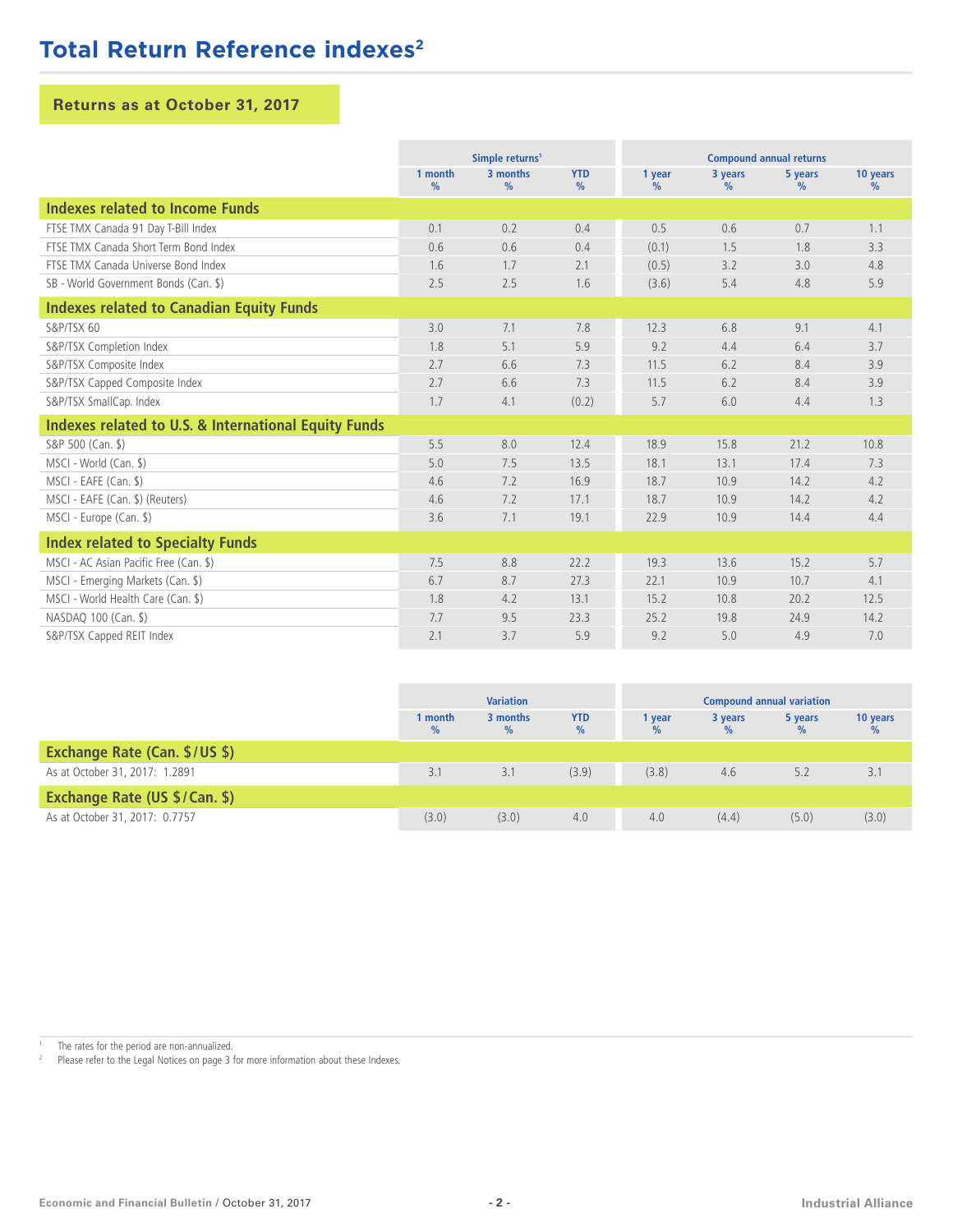Industrial Alliance, Investment Management Inc. ("iAIM") is an affiliate of iA Financial Group1 and is authorized by the Index Providers (as defined below) to use the indexes and trademarks referred to in iA Financial Group's publications. All rights in the indexes vest in the Index Providers and/or their respective licensors.

S&P Dow Jones Indices LLC, FTSE International Limited, FTSE TMX Global Debt Capital Markets Inc., Frank Russel Company, MSCI Inc., Citigroup Index LLC and Nasdaq OMX Group Inc. is each an "Index Provider". The funds offered by iA Financial Group are not sponsored, endorsed, issued, sold or promoted by the Index Providers and/or their respective licensors. The latter shall bear no liability whatsoever with respect to any such funds and underlying data contained herein. Index Providers and/or their licensors make no express or implied warranties with respect to the funds, nor do they make any representation regarding the advisability of investing in the funds. No further distribution or use of the Index Providers' Data is permitted without their express written consent.

Financial and economic publications of iA Financial Group are not written, reviewed or approved by the Index Providers. Holders should refer to the relevant documents of each Index Provider for more information on any index.

#### **Attributions**

## **FTSE**

Where FTSE indexes are used or referenced: FTSE International Limited ("FTSE") © FTSE [2017]. FTSE® is a trade mark of the London Stock Exchange Group companies and is used by FTSE under licence. "NAREIT®" is a trade mark of the National Association of Real Estate Investments Trusts and "EPRA®" is a trade mark of European Public Real Estate Association and all are used by FTSE under licence. "TMX" is a trade mark of TSX Inc. and is used under licence.

### **Global Industry Classification Standard**

\_\_\_\_\_\_\_\_\_\_\_\_\_\_\_\_\_\_\_\_\_\_\_

Where the Global Industry Classification Standard ("GICS") is used or referenced: the GICS was developed by and is the exclusive property and a service mark of MSCI Inc. ("MSCI") and Standard & Poor's Financial Services LLC ("S&P"). Neither MSCI, S&P, nor any other party involved in making or compiling the GICS or any GICS classifications makes any express or implied warranties or representations with respect to such standard or classification (or the results to be obtained by the use thereof), and all such parties hereby expressly disclaim all warranties of originality, accuracy, completeness, merchantability and fitness for a particular purpose with respect to any of such standard or classification. Without limiting any of the foregoing, in no event shall MSCI, S&P, any of their affiliates or any third party involved in making or compiling the GICS or any GICS classifications have any liability for any direct, indirect, special, punitive, consequential or any other damages (including lost profits) even if notified of the possibility of such damages.

<sup>&</sup>lt;sup>1</sup> iA Financial Group is a business name and trademark of Industrial Alliance Insurance and Financial Services Inc.